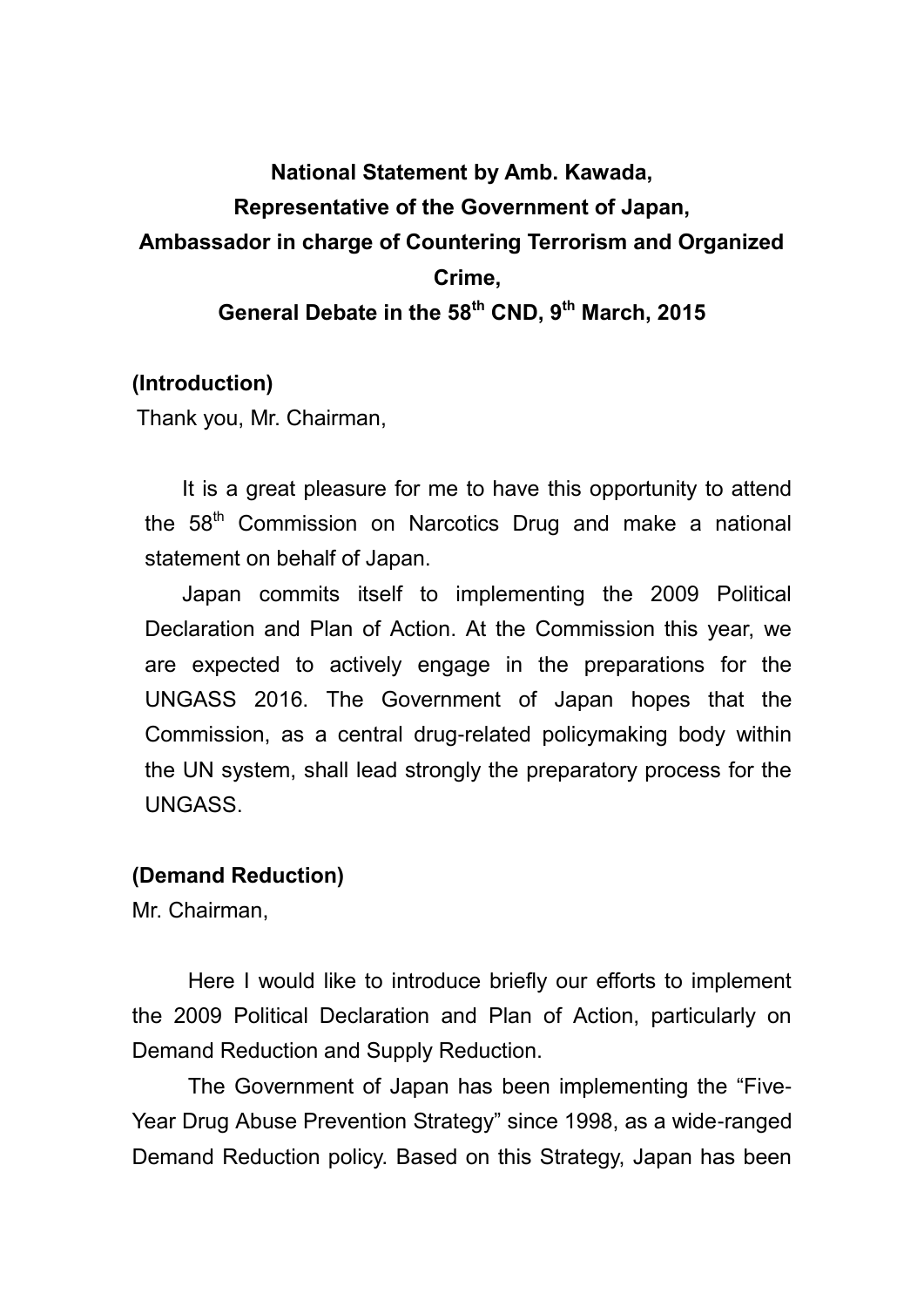taking measures for prevention and rehabilitation to reduce drug abuse. Giving high priority to the prevention of drug abuse by young people, we have strengthened advertising and education programs to raise awareness among them. As for the treatment and social rehabilitation of drug abusers, we have promoted effective intervention programs based on cognitive behavioral therapy.

## **(Supply Reduction)**

 Japanese society has recently faced the serious problem of NPS abuses which have caused critical health damages of the users and have also provoked frequent traffic accidents. Taking into account the seriousness of the problem, in July last year, the Government adopted "the Emergency Countermeasures on NPS" aiming at prompt prohibition of new substances, reinforced control of dealers, and strengthened legal framework. As a result, we have succeeded in dismantling almost all NPS shops in our country.

However, NPS has still been smuggled into our country. Even though our Government has achieved significant progress in countering the NPS problem, it is difficult to completely control NPS without international cooperation with other countries, especially with the countries which produce and export NPS. Japan would therefore appeal to those countries to take appropriate measures to control NPS, regardless of whether they have the abuse problem inside their country or not.

Mr. Chairman,

Japan has concerns on the recent trend of spreading Methamphetamine over the world. Methamphetamine has become a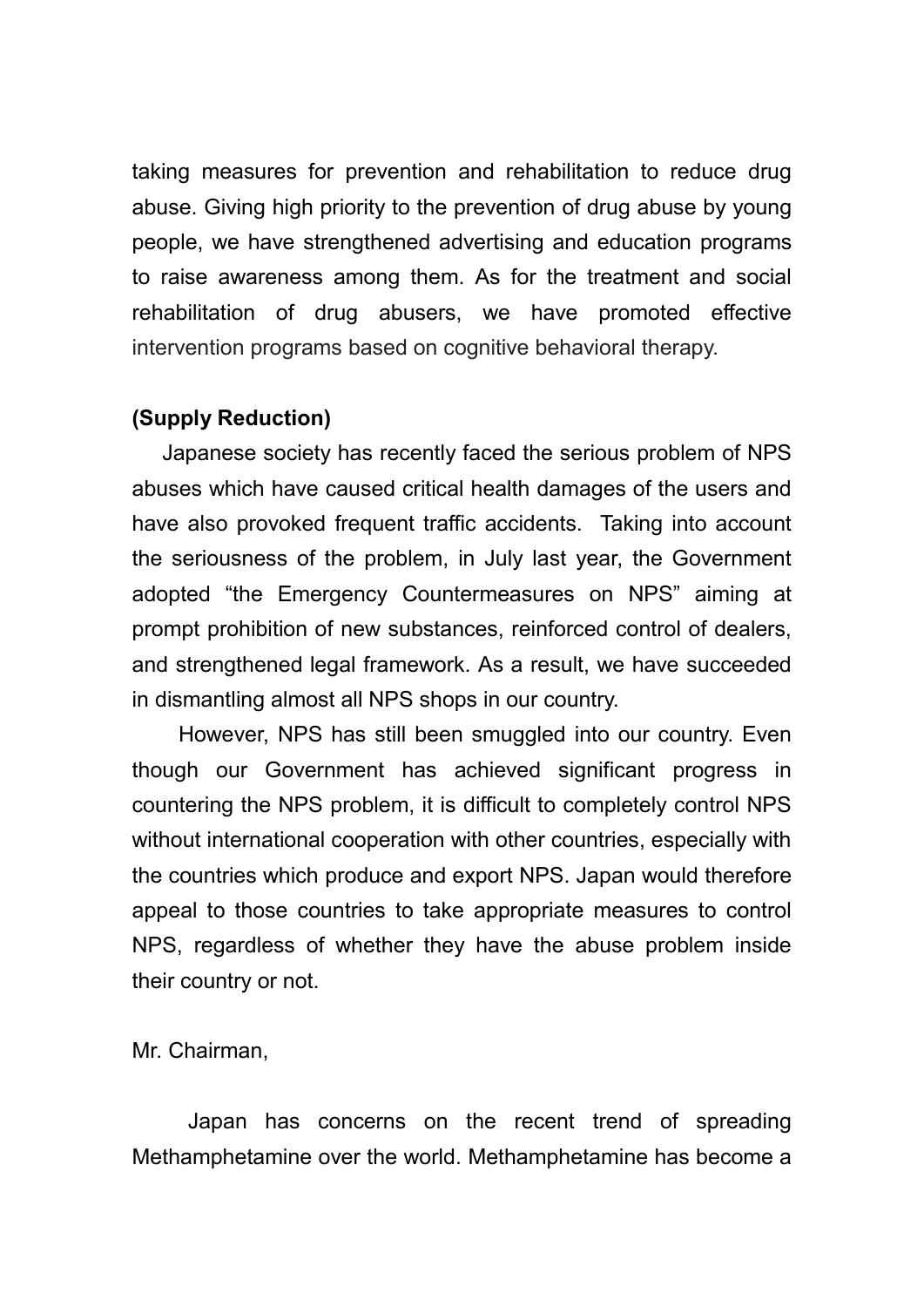global threat, as it can be easily produced only with precursors, using simple manufacturing techniques. West African Criminal Organizations and Mexican Cartels have increasingly engaged in illicit production and trafficking of Methamphetamine. To cope with this serious situation, Japanese National Police Agency has been organizing every year the ADEC, "Asia-Pacific Operational Drug Enforcement Conference", with a view to sharing best practices on joint operation against ATS and NPS smuggling by criminal organizations.

Adding to that, Japan Coast Guard hosted, in Tokyo last November, the regional workshop called EMLEP, "Enhancing Maritime Law Enforcement Cooperation Project", which contributed to the enhanced cooperation among the maritime law enforcement authorities from East and Southeast Asian countries.

The Government of Japan is of the view that Alternative Development is one of the effective methods to reduce the supply of drugs. Japan has so far implemented projects in Myanmar and Afghanistan, considering that they are also important for human security, social development and women's empowerment. In this regard, Japan welcomes the German initiative, as chair of G7 Roma Lion Group, to organize a side event on Alternative Development tomorrow, giving high priority to the social development approach.

#### **(CND elections and Japan's international contribution)**

Mr. Chairman,

The Government of Japan has presented its candidature for the elections of the CND members to be held next month. Being a member of the Commission since 1962, Japan has continuously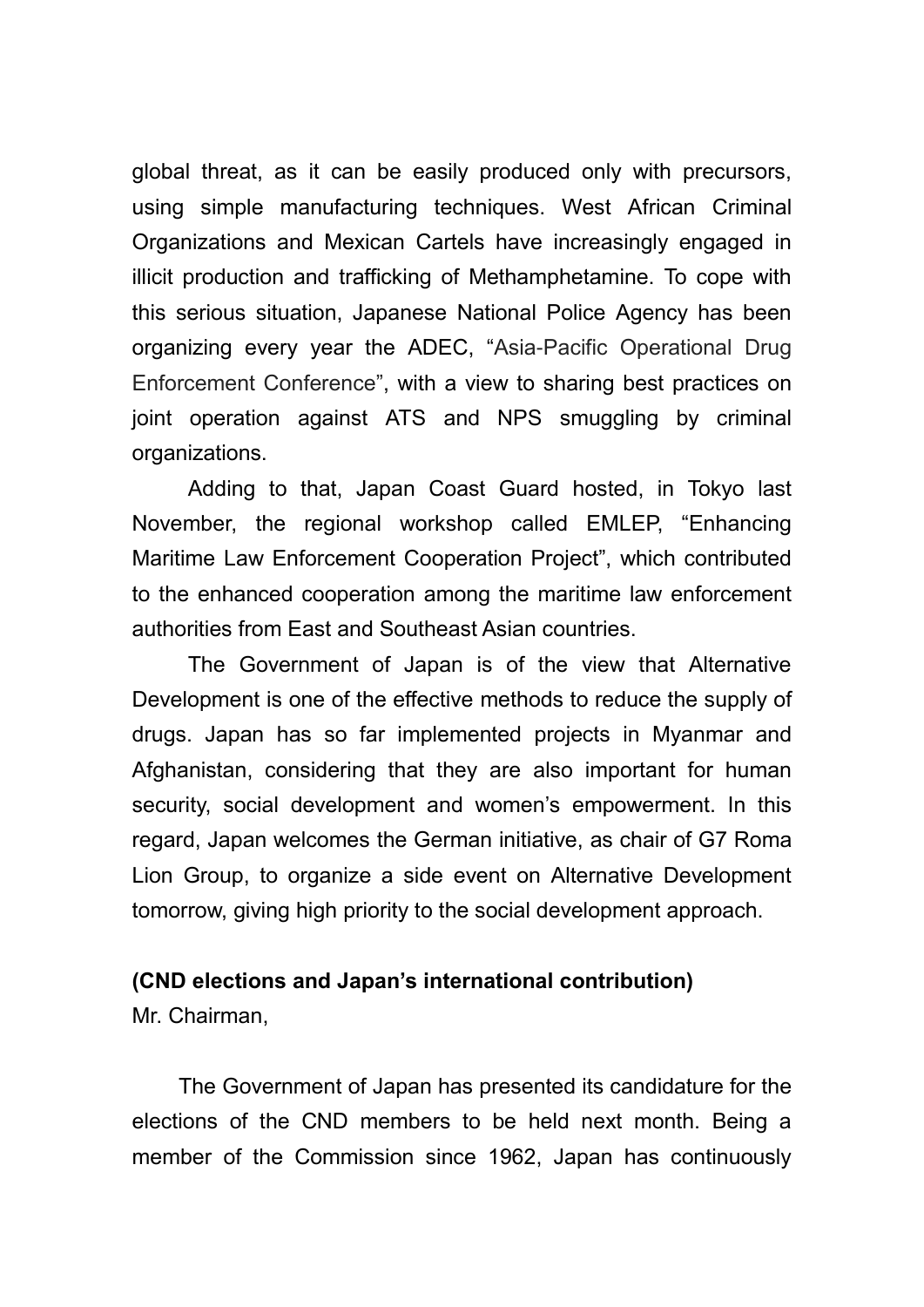contributed to its works. Here I would like to recall you some of our recent contributions.

First, Japan has submitted a number of resolutions on NPS issues together with the UK and Australia, which lead to a creation of a UNODC Early Warning Advisory. At the last session, we organized a well-received side event on Methamphetamine together with the UNODC.

 In addition to that, Japan has been realizing a number of projects on a world–wide basis, in cooperation with UNODC to which Japan is now a major donor. Japan has supported the Global SMART programme since it started in 2008 and we published , jointly with UNODC, "Global Synthetic Drugs Assessment 2014" report, in May last year in Tokyo.

 Japan has provided around 5 million US dollars every year for the Alternative Development and capacity building projects in Afghanistan. In December last year, we organized, together with the Russian Government, a capacity-building seminar for Afghan policemen. We also pledged 1million USD for the UNODC project to fight against corruption which is closely linked with narcotics problem and the most imminent issue which the new Afghan Government has to tackle.

 Speaking about West Africa, Japan has supported Container Control Project and West Africa Coast Guard Initiative since last year. And this year we will increase our support to realize 1.5 million USD package project covering Precursor regulation, Border Control, Countering Terrorist Financing and Human Trafficking.

The Government of Japan would like to continue to contribute to the global efforts for countering narcotics, as a member of CND, particularly in view of the UNGASS to be organized next year. We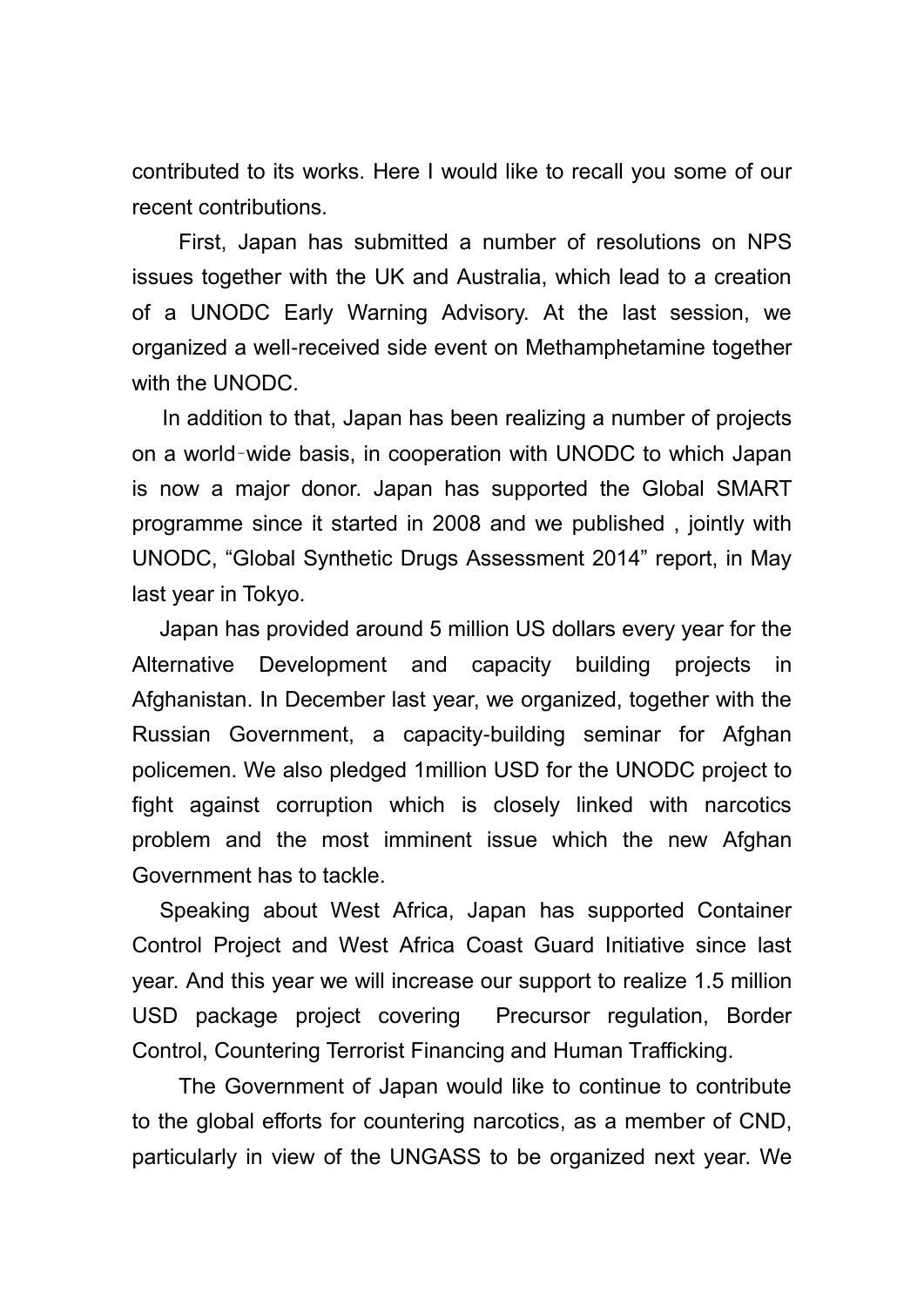promote further cooperation with other countries and other international organizations such as UNODC and INCB. We would solicit your kind support for our candidacy so that we can continue to be helpful in combatting against this awful problem.

# **(Illicit drug trafficking and Terrorist Financing)**

Mr. Chairman,

 Illicit drug trafficking, which is traditionally linked with moneylaundering, is an important source for financing terrorist groups. At the beginning of this year, two Japanese citizens were murdered by ISIL in Syria. PM Abe strongly condemned this brutal act and at the same time reconfirmed his determination to fight against terrorism. Our Government has newly pledged 15.5 million USD for counterterrorism capacity-building assistance in the Middle East and Africa on the occasion of Anti-extremist Summit held in Washington. At the FATF meeting held in Paris last month, the member countries have agreed to take further steps to control terrorist financing. Japan, as a founding member of FATF, will steadily implement relevant measures in order to cut off terrorism-related financial flows.

# **(Scheduling)**

Mr. Chairman,

In June 2014, WHO Expert Committee on Drug Dependence submitted its recommendations for scheduling 12 substances under the Conventions. We generally welcome the recommendations based on medical and scientific research. However, it is imperative for CND to take into account the economic and social impact in